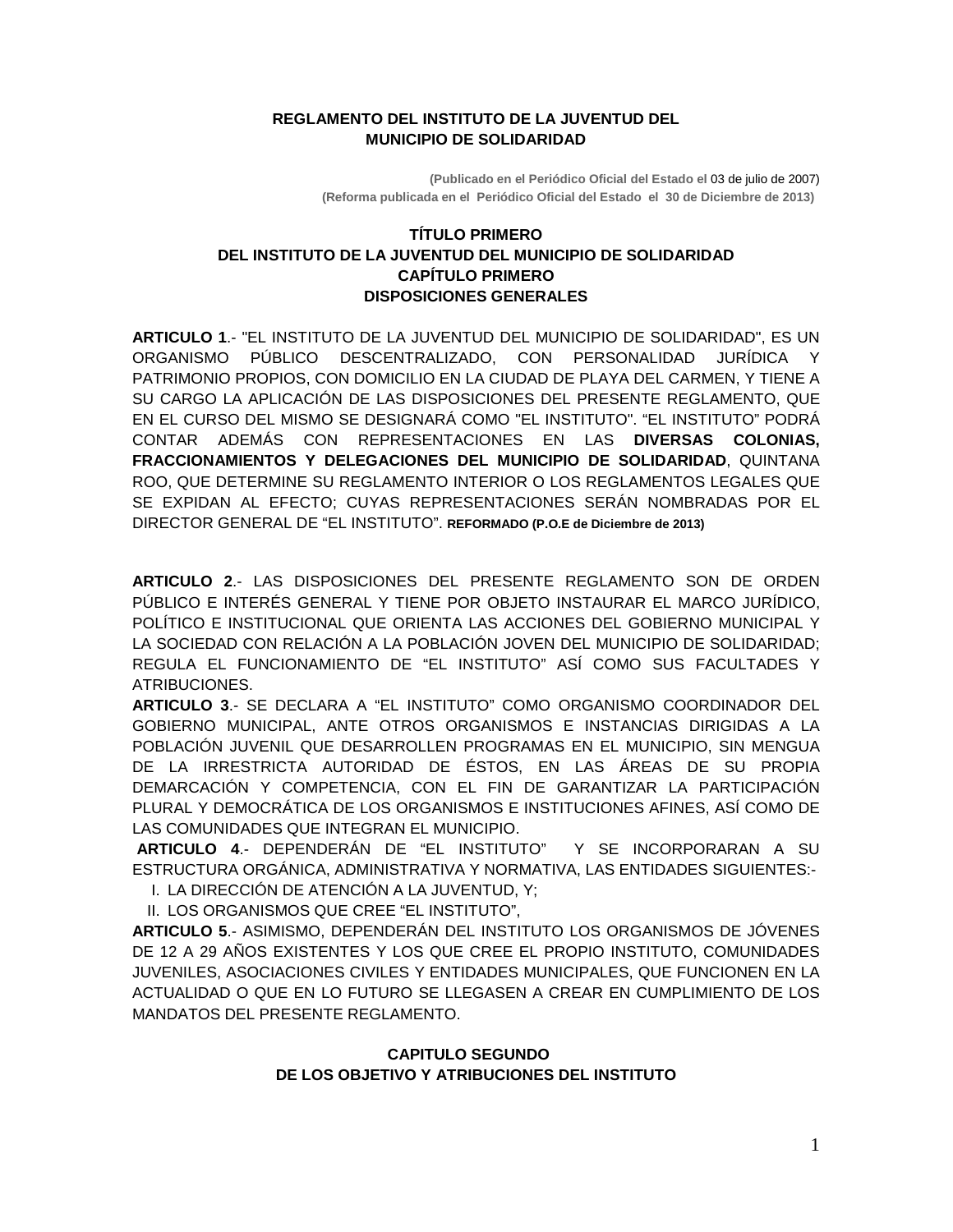**ARTICULO 6**.- "EL INSTITUTO" TIENE LOS SIGUIENTES OBJETIVOS:

- I. PROPONER AL PRESIDENTE MUNICIPAL LAS POLÍTICAS MUNICIPALES EN MATERIA DE ATENCIÓN A LA JUVENTUD QUE PERMITAN INCORPORAR PLENAMENTE A LOS Y LAS JÓVENES AL DESARROLLO DEL MUNICIPIO DE SOLIDARIDAD, CON EDADES DE LOS 12 A LOS 29 AÑOS;
- II. EMITIR OPINIÓN RESPECTO DE AQUELLOS ASUNTOS QUE EL H. AYUNTAMIENTO O EL PRESIDENTE MUNICIPAL LE SOLICITE RESPECTO DE PLANEACIÓN Y PROGRAMACIÓN DE LAS POLÍTICAS Y ACCIONES RELACIONADAS CON EL DESARROLLO DE LA JUVENTUD, DE ACUERDO AL PLAN MUNICIPAL DE DESARROLLO;
- III. ACTUAR COMO ÓRGANO DE CONSULTA Y ASESORÍA DE LAS DEPENDENCIAS Y ENTIDADES DE LA ADMINISTRACIÓN PÚBLICA MUNICIPAL, ASÍ COMO COADYUVAR CON LAS ACCIONES DE LAS AUTORIDADES FEDERALES Y ESTATALES Y DE LOS SECTORES SOCIAL Y PRIVADO EN LOS TEMAS RELACIONADOS CON EL DESARROLLO INTEGRAL DE LOS INFANTES EN VÍAS DE CRECIMIENTO HACIA LA ETAPA DE LA ADOLESCENCIA Y JUVENTUD CUANDO LO REQUIERAN;
- IV. COORDINAR Y FOMENTAR LAS ACTIVIDADES, PROGRAMAS Y ACCIONES ENCAMINADAS A LA ATENCIÓN DE LA JUVENTUD, ASÍ COMO SU DESARROLLO INTEGRAL EN TODO EL TERRITORIO MUNICIPAL;
- V. FORMULAR, PROPONER Y EJECUTAR LA POLÍTICA, Y PROGRAMAS PARA EL MEJOR DESARROLLO DE LAS CARACTERÍSTICAS DEL MUNICIPIO;
- VI. PROMOVER PROGRAMAS DE CAPACITACIÓN PARA LOS JÓVENES CON EL OBJETO DE QUE APRENDAN UN OFICIO, MANUALIDADES, O EN MATERIA DE VIOLENCIA INTRAFAMILIAR QUE LOS AYUDE A OBTENER INGRESOS A MEDIANO PLAZO;
- VII. APOYAR EN LA CREACIÓN DE ASOCIACIONES JUVENILES, Y FORTALECER LAS EXISTENTES, PROCURANDO SU INCORPORACIÓN A LAS ASOCIACIONES ESTATALES, MOTIVANDO TAMBIÉN LA PRÁCTICA DE NUEVAS ACTIVIDADES, DE ENSEÑANZA, RECREACIÓN, CAPACITACIÓN, ATENDIENDO A LA DEMANDA DE LA SOCIEDAD;
- VIII. INSTAURAR LOS MECANISMOS QUE GARANTICEN LA CONSERVACIÓN, EL BUEN USO DE LAS INSTALACIONES MUNICIPALES, PROCURANDO Y ADMINISTRANDO SU ÓPTIMO APROVECHAMIENTO;
- IX. INTEGRAR UN PATRONATO O FUNDACIÓN COMO ORGANISMO DE APOYO, PARA OBTENER RECURSOS ECONÓMICOS QUE FACILITEN EL FUNCIONAMIENTO Y LAS ACCIONES DEL PROPIO CONSEJO;
- X. IMPULSAR Y PROPONER ANTE EL CABILDO Y/O EL PRESIDENTE MUNICIPAL LAS ACCIONES Y PROPUESTAS DE REFORMAS Y ADICIONES CORRESPONDIENTES A LA LEGISLACIÓN ESTATAL O A LA REGLAMENTACIÓN MUNICIPAL EN MATERIA DEL JUVENTUD Y LAS DEMÁS INHERENTES A SU ENCARGO;
- XI. PROMOVER ESTUDIOS E INVESTIGACIONES PARA IMPLEMENTAR UN SISTEMA DE INFORMACIÓN, REGISTRO, SEGUIMIENTO Y EVALUACIÓN DE LOS SERVICIOS QUE PRESTE LA DIRECCIÓN GENERAL DEL CONSEJO EN COORDINACIÓN CON LAS DEMÁS DEPENDENCIAS U ORGANISMOS AFILIADOS;
- XII. DISEÑAR Y PROMOVER LOS MECANISMOS DE CONSULTA Y VIGILANCIA DE LAS POLÍTICAS DE APOYO A LA PARTICIPACIÓN E INTERVENCIÓN DE LOS SECTORES PÚBLICOS Y PRIVADOS DENTRO DE LA ESFERA DE COLABORACIÓN EN LAS ACTIVIDADES INHERENTES AL OBJETO Y MISIÓN DEL CONSEJO;
- XIII. VIGILAR Y HACER CUMPLIR QUE LOS PROGRAMAS Y FONDOS SEAN UTILIZADOS ÚNICAMENTE PARA EL PROPÓSITO QUE HAYAN SIDO AUTORIZADAS, DANDO CUMPLIMENTO A LAS DISPOSICIONES DE LA MATERIA; HACIENDO ÉNFASIS EN LA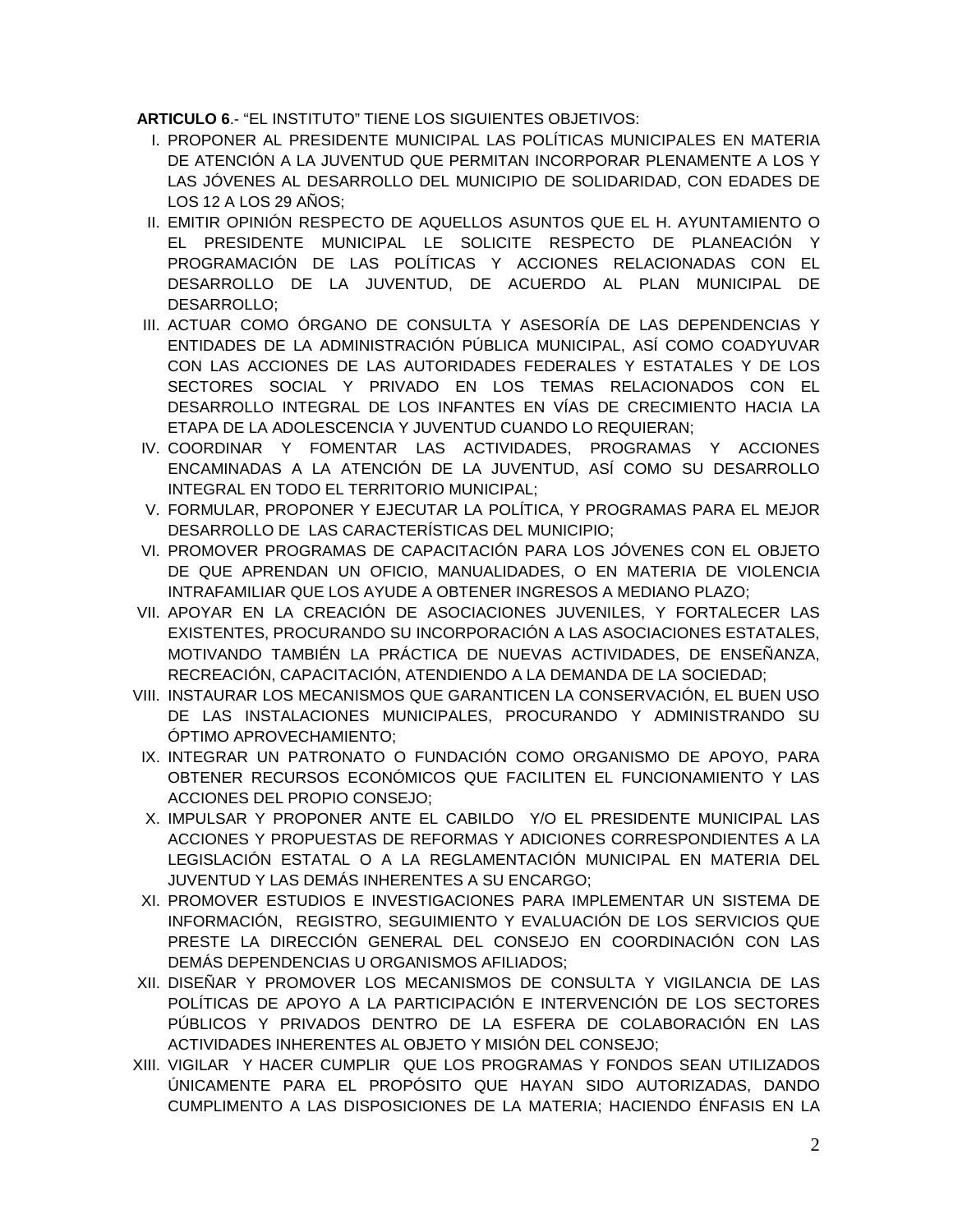VIGILANCIA DE LA UTILIZACIÓN DEL RECURSO ECONÓMICO PARA QUE ÉSTE SEA UTILIZADO ÚNICAMENTE PARA LOS FINES INDICADOS, Y;

- XIV. LAS DEMÁS QUE LE CONFIERA EL PRESENTE REGLAMENTO, SU ÓRGANO DE GOBIERNO, EL REGLAMENTO INTERIOR DEL CONSEJO Y LAS QUE ESTABLEZCA EL PRESIDENTE MUNICIPAL O POR ACUERDO DEL CABILDO DE SOLIDARIDAD;
- XV. PROMOVER COORDINADAMENTE CON LAS DEPENDENCIAS Y ENTIDADES DE LA ADMINISTRACIÓN PÚBLICA MUNICIPAL, EN EL ÁMBITO DE SUS RESPECTIVAS COMPETENCIAS, LAS ACCIONES DESTINADAS A MEJORAR EL NIVEL DE VIDA DE LA JUVENTUD, ASÍ COMO SUS EXPECTATIVAS SOCIALES, CULTURALES Y DERECHOS, EVITANDO DUPLICIDADES EN LA APLICACIÓN DE LOS RECURSOS Y EN EL DESARROLLO DE LOS DISTINTOS PROGRAMAS Y PLANES DEL H. AYUNTAMIENTO DE SOLIDARIDAD, Y;
- XVI. PLANEAR, PROMOVER, GENERAR Y ARTICULAR POLÍTICAS PÚBLICAS INTEGRALES DE JUVENTUD QUE RESPONDAN A SUS EXPECTATIVAS Y PROPUESTAS PROPICIANDO EL MEJORAMIENTO DE SU CALIDAD DE VIDA Y SU PARTICIPACIÓN.

**ARTÍCULO 7.-** "EL INSTITUTO" TIENE LAS SIGUIENTES ATRIBUCIONES Y OBLIGACIONES: -

- I. SE FACULTA AL INSTITUTO PARA CELEBRAR Y PROMOVER ACCIONES INTERDISCIPLINARIAS Y DE COORDINACIÓN INSTITUCIONAL CON:
	- a. UNIVERSIDAD DE QUINTANA ROO;
	- b. LOS INSTITUTOS TECNOLÓGICOS;
	- c. COMISIÓN PARA LA JUVENTUD Y EL DEPORTE DEL ESTADO DE QUINTANA ROO;
	- d. EL COLEGIO DE BACHILLERES DE QUINTANA ROO;
	- e. SOCIEDADES, SINDICATOS Y ASOCIACIONES CIVILES, Y;
	- f. TODAS AQUELLAS INSTITUCIONES Y ORGANISMOS AFINES DE EDUCACION MEDIA Y SUPERIOR.
- II. FORMULAR E INSTRUMENTAR LA POLÍTICA MUNICIPAL DE LA JUVENTUD, QUE PERMITA INCORPORARLA PLENAMENTE AL DESARROLLO DEL MUNICIPIO;
- III. ELABORAR EL PLAN ESTRATÉGICO DE DESARROLLO INTEGRAL DE LA JUVENTUD, Y SUS PROGRAMAS;
- IV. CREAR MECANISMOS DE COORDINACIÓN INSTITUCIONAL ENTRE INSTANCIAS DEL GOBIERNO FEDERAL, DEL GOBIERNO ESTATAL, ORGANISMOS NO GUBERNAMENTALES, INSTITUCIONES PRIVADAS Y ASOCIACIONES CIVILES QUE REALIZAN TRABAJO CON JÓVENES O QUE TENGAN RELACIÓN CON LAS TEMÁTICAS JUVENILES;
- V. AMPLIAR Y PROMOVER ANTE LAS INSTITUCIONES LAS DEMANDAS Y NECESIDADES DE LOS JÓVENES, HACIENDO ÉNFASIS EN LAS ÁREAS DE SALUD, EMPLEO, EDUCACIÓN, CAPACITACIÓN, SEGURIDAD, JUSTICIA, CULTURA Y RECREACIÓN;
- VI. ACTUAR COMO ÓRGANO DE CONSULTA Y ASESORÍA DE LAS DEPENDENCIAS Y ENTIDADES DE LA ADMINISTRACIÓN PÚBLICA ESTATAL, DE LOS MUNICIPIOS Y DE LOS SECTORES SOCIALES Y PRIVADO CUANDO ASÍ LO REQUIERAN;
- VII. CONCERTAR ACUERDOS Y CONVENIOS CON EL GOBIERNO ESTATAL Y CON OTROS MUNICIPIOS DEL ESTADO PARA PROMOVER, CON LA PARTICIPACIÓN, EN SU CASO DE LOS SECTORES SOCIAL Y PRIVADO, LA POLÍTICA, PROGRAMAS Y ACCIONES TENDIENTES AL DESARROLLO INTEGRAL DE LA JUVENTUD;
- VIII. CELEBRAR ACUERDOS Y CONVENIOS DE COLABORACIÓN CON ORGANIZACIONES PRIVADAS Y SOCIALES PARA EL DESARROLLO DE PROYECTOS QUE BENEFICIAN A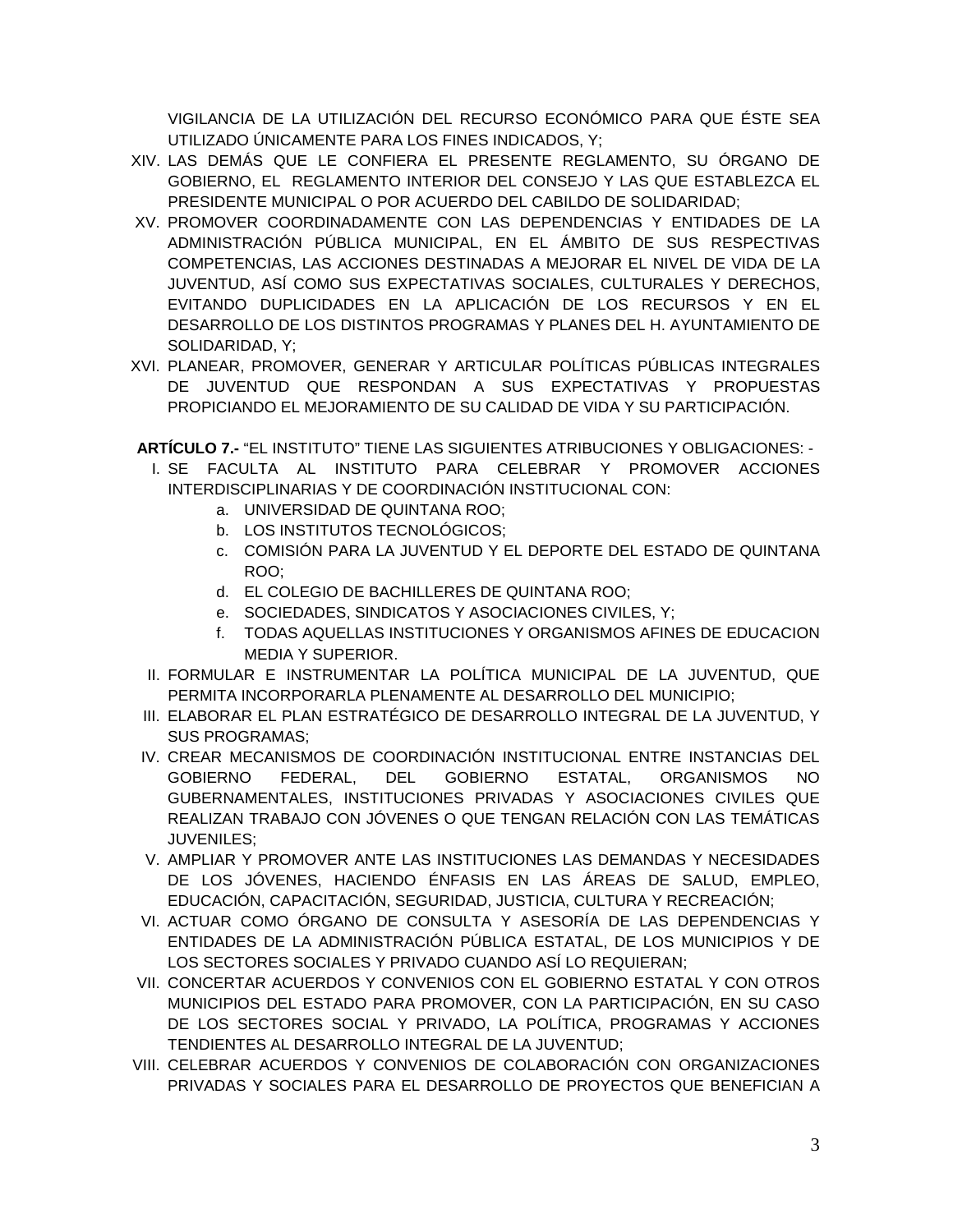LA JUVENTUD; MEJORANDO LA CALIDAD Y COBERTURA DE LAS POLÍTICAS JUVENILES EFICIENTANDO EL USO DE RECURSOS;

- IX. MANTENER ACTUALIZADOS LOS REGISTROS Y SUPERVISAR EL DESARROLLO DE LOS PROGRAMAS QUE A FAVOR DE LA JUVENTUD PROMUEVAN LAS DIVERSAS DEPENDENCIAS Y ORGANISMOS DE LA ADMINISTRACIÓN PÚBLICA FEDERAL, ESTATAL Y MUNICIPAL;
- X. PROMOVER ANTE LAS EMPRESAS DEL SECTOR PÚBLICO Y PRIVADO LA INCLUSIÓN DE LA PRIMERA EXPERIENCIA LABORAL DE LOS JÓVENES;
- XI. REALIZAR, PROMOVER, COORDINAR Y DIFUNDIR ESTUDIOS E INVESTIGACIONES SOBRE LA SITUACIÓN DE LA JUVENTUD;
- XII. CREAR CANALES QUE INCORPOREN LA INICIATIVA DE LOS JÓVENES EN LO INDIVIDUAL A TRAVÉS DE SUS ORGANIZACIONES EN LA DISCUSIÓN Y SOLUCIÓN DE SUS PROBLEMAS;
- XIII. FOMENTAR LA CAPACIDAD DE AUTOGESTIÓN DE LAS Y LOS JÓVENES Y SUS ORGANIZACIONES;
- XIV. PROMOVER EL INGRESO Y PERMANENCIA DE LOS JÓVENES EN EL SISTEMA DE EDUCACIÓN FORMAL;
- XV. ENCAUZAR RECURSOS EN FAVOR DE PROGRAMAS QUE FOMENTEN EL DESARROLLO DE LA JUVENTUD, ASÍ COMO PRESTAR LOS SERVICIOS QUE ESTABLEZCAN LOS PROGRAMAS QUE FORMULE EL INSTITUTO;
- XVI. PROPICIAR LA INSTALACIÓN EN CADA LOCALIDAD DEL MUNICIPIO, DE REDES JUVENILES MUNICIPALES DE LA JUVENTUD;
- XVII. PROMOVER Y EJECUTAR ACCIONES PARA EL RECONOCIMIENTO PÚBLICO Y DIFUSIÓN DE LAS ACTIVIDADES SOBRESALIENTES DE LA JUVENTUD EN LOS DIVERSOS ÁMBITOS DEL ACONTECER ESTATAL Y NACIONAL;
- XVIII. CONVOCAR Y OTORGAR A LAS PERSONAS FÍSICAS Y MORALES EL PREMIO MUNICIPAL AL "MÉRITO JUVENIL"; CON SUJECIÓN A LAS BASES QUE LA MISMA EXPIDA;
- XIX. FOMENTAR EL ESTABLECIMIENTO DE VÍNCULOS DE AMISTAD Y DE COOPERACIÓN NACIONAL E INTERNACIONAL EN MATERIA DE JUVENTUD;
- XX. IMPULSAR LA OPERACIÓN DE PROGRAMAS DE EDUCACIÓN, ORIENTACIÓN Y ASESORÍA A PADRES JÓVENES;
- XXI. PROMOVER ANTE LAS AUTORIDADES EDUCATIVAS DE LA ENTIDAD EL DISEÑO E INSTRUMENTACIÓN DE PROGRAMAS ORIENTADOS A FOMENTAR EL INGRESO, PERMANENCIA, O EN SU CASO, EL REINGRESO DE LOS JÓVENES AL SISTEMA ESTATAL DE EDUCACIÓN;
- XXII. PROMOVER EL TURISMO JUVENIL, ESPECIALMENTE DE LOS JÓVENES INDÍGENAS;
- XXIII. FOMENTAR Y DIFUNDIR ENTRE LOS JÓVENES EL ACCESO A ACERVOS BIBLIOGRÁFICOS, DOCUMENTALES Y A LAS NUEVAS TECNOLOGÍAS DE INFORMACIÓN Y COMUNICACIÓN;
- XXIV. PROPORCIONAR ORIENTACIÓN A LAS JÓVENES MADRES CON DEMANDAS DE ACCESO A VIVIENDA, TRANSPORTE Y SERVICIOS PÚBLICOS;
- XXV. PROMOVER LOS VALORES DE LA PAZ, LA TOLERANCIA Y LA CONVIVENCIA PACÍFICA EN EL SENO DE LA SOCIEDAD, DENTRO DEL MARCO DE RESPETO DE LAS DIFERENCIAS RACIALES, RELIGIOSAS, POLÍTICAS O DE CUALQUIER ÍNDOLE;
- XXVI. FORMULAR, RECIBIR Y CANALIZAR PROPUESTAS, SUGERENCIAS E INQUIETUDES, DISEÑOS E INICIATIVAS DE LA JUVENTUD EN LOS DISTINTOS NIVELES DE LA VIDA MUNICIPAL, TENDIENTES A ELEVAR LA CALIDAD DE VIDA DE LA POBLACIÓN JOVEN RESIDENTE EN EL MUNICIPIO;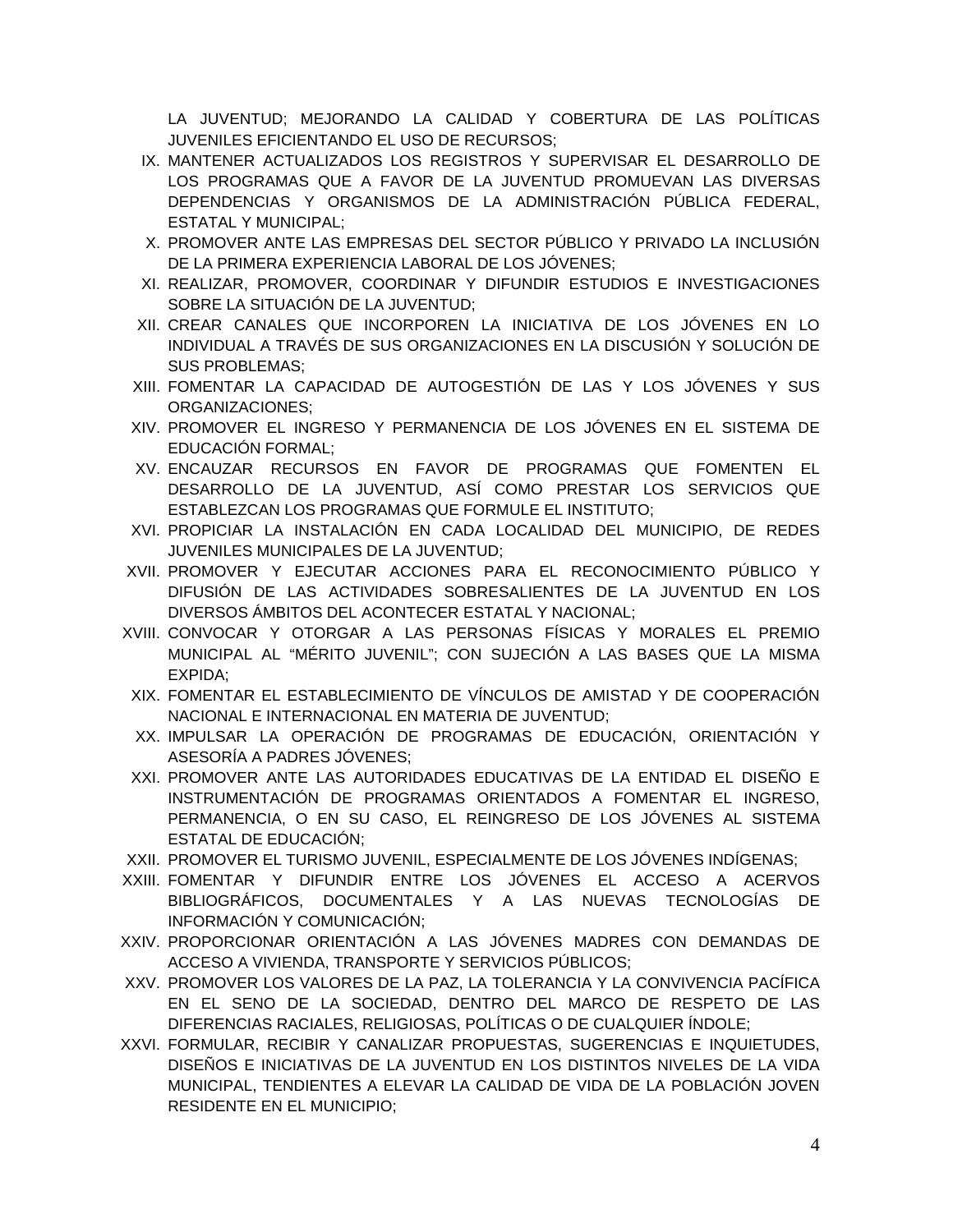- XXVII. PROMOVER LA COMPRENSIÓN DE LOS VALORES DE LA IDENTIDAD MUNICIPAL, ESTATAL Y NACIONAL ENTRE LOS Y LAS JÓVENES;
- XXVIII. CREACIÓN DE VÍNCULOS CON CENTROS DE REHABILITACIÓN Y PREVENCIÓN DE RIESGOS;
- XXIX. REALIZAR, PROMOVER Y DIFUNDIR ESTUDIOS E INVESTIGACIONES DE LA PROBLEMÁTICA Y CARACTERÍSTICAS JUVENILES, ASÍ COMO DE SUS CONSECUENCIAS Y POSIBLES SOLUCIONES, Y;
- XXX. LAS DEMÁS; QUE LE ATRIBUYAN LAS LEYES Y REGLAMENTOS, O QUE LE CONFIERA EL H. AYUNTAMIENTO O EL PRESIDENTE MUNICIPAL.

### **CAPÍTULO TERCERO DEL PATRIMONIO**

**ARTÍCULO 8.**- EL PATRIMONIO DE "EL INSTITUTO" SE INTEGRARÁ CON:

- I. LOS RECURSOS QUE PERCIBA CONFORME A LA PARTIDA QUE ESTABLEZCA EL PRESUPUESTO DE EGRESOS DEL MUNICIPIO, ASÍ COMO LOS QUE RECIBA POR LOS SERVICIOS QUE PRESTE EN CUMPLIMIENTO DE SU OBJETO O QUE LE CORRESPONDAN POR CUALQUIER OTRO TÍTULO LEGAL;
- II. LAS APORTACIONES, PARTICIPACIONES, SUBSIDIOS, TRANSFERENCIAS Y APOYOS QUE LE OTORGUEN LOS GOBIERNOS FEDERAL, ESTATAL Y MUNICIPAL, ASÍ COMO LOS RECURSOS OTORGADOS POR LAS DEMÁS PERSONAS FÍSICAS O MORALES DE LOS SECTORES PRIVADO Y SOCIAL;
- III. LOS DONATIVOS POR VIRTUD DE SUS OPERACIONES Y ACTIVIDADES CULTURALES, SOCIALES Y RECREATIVAS QUE ORGANICE Y EN LAS QUE PARTICIPE;
- IV. LOS BIENES MUEBLES E INMUEBLES QUE ADQUIERA POR CUALQUIER TÍTULO LEGAL, PARA EL CUMPLIMIENTO DE SU OBJETO;
- V. LAS DONACIONES, LEGADOS Y FIDEICOMISOS QUE RECIBA DE PERSONAS FÍSICAS O MORALES, NACIONALES O EXTRANJERAS, LOS CUALES DE NINGUNA MANERA PODRÁN IMPLICAR CONDICIONES CONTRARIAS A SU OBJETO CONFORME LO ESTABLECIDO EN LEY, Y;
- VI. EN GENERAL, LOS BIENES, DERECHOS Y OBLIGACIONES QUE SEAN SUSCEPTIBLES DE ESTIMACIÓN PECUNIARIA Y QUE SE OBTENGAN POR CUALQUIER TÍTULO LEGAL Y PARA EL CUMPLIMIENTO DE SUS FINES.

**ARTÍCULO 9.-** LOS BIENES Y DERECHOS QUE CONSTITUYEN EL PATRIMONIO DEL INSTITUTO DE L A JUVENTUD, GOZARAN DE LAS PRERROGATIVAS Y PRIVILEGIOS CONCEDIDOS A LOS BIENES MUNICIPALES; EN CASO DE PRESENTARSE ALGUNA LIQUIDACIÓN, PASARÁN EN PRIMER ORDEN A OTRO INSTITUTO O PERSONA MORAL QUE TENGA LOS MISMOS FINES CON ANUENCIA DE LA AUTORIDAD MUNICIPAL Y EN CASO DE QUE NO EXISTA ALGUNO PASARAN AL PATRIMONIO MUNICIPAL Y SERÁN INCORPORADOS A LA DEPENDENCIA O DEPENDENCIAS QUE MEDIANTE ACUERDO DEL H. AYUNTAMIENTO SE CONSIDEREN CONVENIENTES.

### **CAPITULO CUARTO DEL PLAN ESTRATÉGICO PARA EL DESARROLLO INTEGRAL DE LA JUVENTUD**

**ARTÍCULO 10.-** EL PLAN ESTRATEGICO TENDRÁ LA DURACIÓN DEL CARGO DEL DIRECTOR GENERAL DE "EL INSTITUTO", Y DEBE CONTEMPLAR TODAS LAS ACCIONES, PROGRAMAS Y ESTRATEGIAS TENDIENTES A LA PROTECCIÓN DE LOS DERECHOS DE LA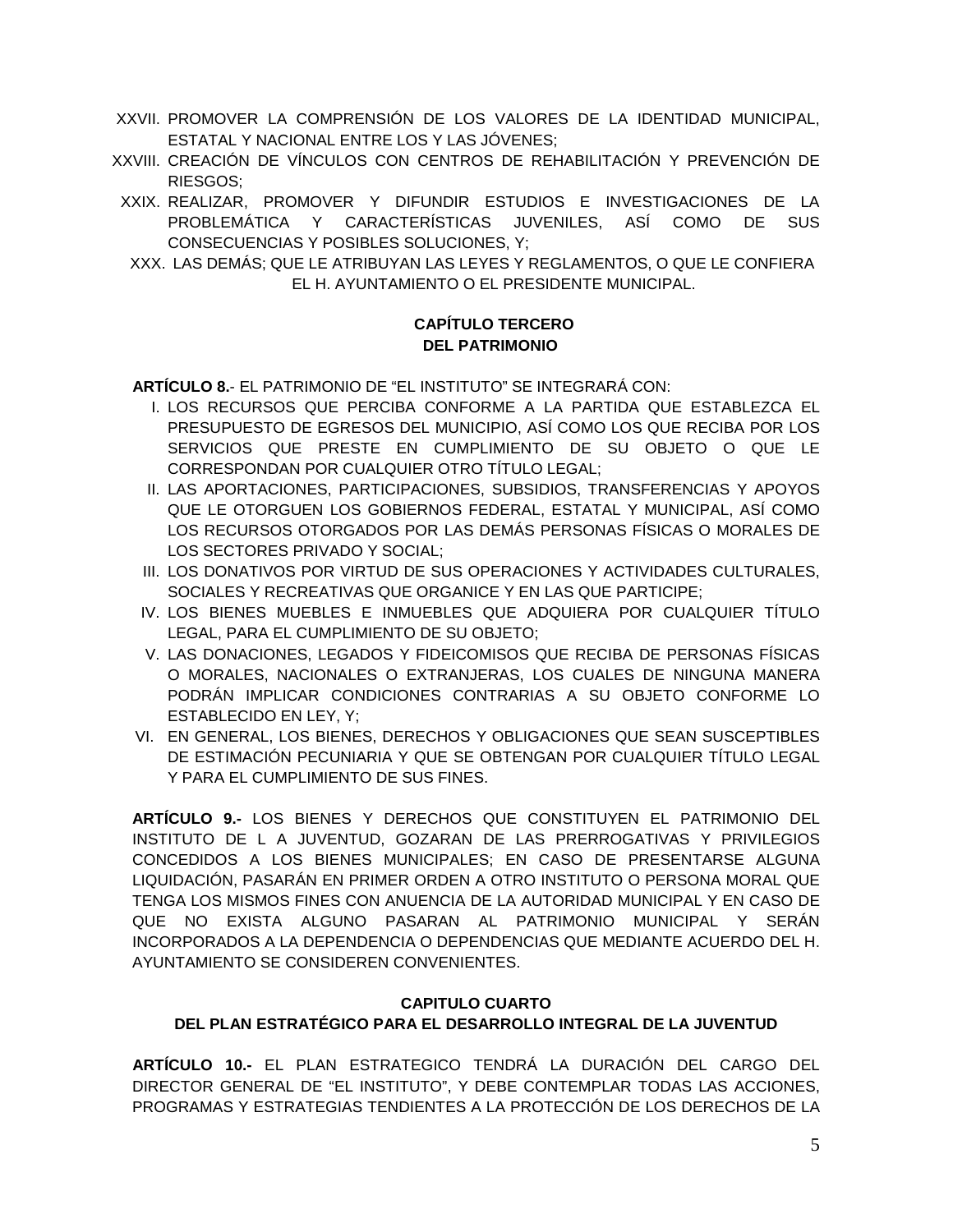JUVENTUD SOLIDARÍDENSE, ASÍ COMO, TAMBIÉN CREAR LOS CANALES NECESARIOS PARA MEJORAR LAS CONDICIONES EN TODOS LOS ÁMBITOS POSIBLES DE ÉSTA ENCAMINADOS A SU DESARROLLO INTEGRAL.

### **TÍTULO SEGUNDO DE LA ORGANIZACIÓN Y ADMINISTRACIÓN CAPÍTULO I DISPOSICIONES GENERALES**

**ARTÍCULO 11.-** EL CONSEJO DIRECTIVO ES EL ÓRGANO SUPERIOR DEL INSTITUTO Y SE INTEGRARÁ DE LA SIGUIENTE MANERA: **REFORMADO (P.O.E 30 de Diciembre de 2013)**

- **I.** UN PRESIDENTE, QUE SERÁ EL PRESIDENTE MUNICIPAL;
- **II.** UN VICEPRESIDENTE, QUE SERÁ UN MIEMBRO DE LA INICIATIVA PRIVADA QUE TENGA REPRESENTACIÓN EN EL SECTOR ECONÓMICO;
- **III.** UN SECRETARIO, QUE SERÁ EL DIRECTOR GENERAL DEL INSTITUTO;
- **IV.** UN ÓRGANO DE VIGILANCIA, QUE SERÁ EL CONTRALOR MUNICIPAL;
- **V.** UN VOCAL, QUE SERÁ EL DIRECTOR DE EDUCACIÓN;
- **VI.** UN VOCAL, QUE SERÁ EL DIRECTOR DEL INSTITUTO DEL DEPORTE;
- **VII. LOS MUNÍCIPES INTEGRANTES DE LA COMISIÓN EDILICIA DE EDUCACIÓN, CULTURA Y DEPORTE DEL H. AYUNTAMIENTO DE SOLIDARIDAD**,
- **VIII. LOS MUNÍCIPES INTEGRANTES DE LA COMISIÓN EDILICIA DE EVALUACIÓN Y SEGUIMIENTO A ENTIDADES DESCENTRALIZADAS DE LA ADMINISTRACIÓN PÚBLICA MUNICIPAL**;
- **IX. UN VOCAL, QUE SERÁ UN REPRESENTANTE DE LAS ASOCIACIONES CIVILES DE LA COMUNIDAD, Y;**
- **X. UN VOCAL, QUE SERÁ UN REPRESENTANTE DEL SECTOR EMPRESARIAL**.

**TODOS LOS CARGOS DE CONSEJEROS Y LOS REPRESENTANTES EN LAS DIVERSAS COLONIAS, FRACCIONAMIENTOS Y DELEGACIONES DEL MUNICIPIO, TENDRÁN EL CARÁCTER DE HONORÍFICO Y DURARÁN EN SUS ENCARGOS EL PERÍODO DE TIEMPO QUE DURE LA ADMINISTRACIÓN PÚBLICA EN LA QUE FUERON NOMBRADOS.** 

**ARTÍCULO 12.-** TODOS LOS MIEMBROS DEL CONSEJO DIRECTIVO, TENDRÁN DERECHO A VOZ Y VOTO EN LAS SESIONES DEL MISMO; EN CASO DE EMPATE EL PRESIDENTE TENDRÁ EL VOTO DE CALIDAD.

**ARTÍCULO 13.-** EL CONSEJO DIRECTIVO, SESIONARÁ CADA TRES MESES DE MANERA ORDINARIA Y DE MANERA EXTRAORDINARIA CUANTAS VECES SEA NECESARIO, PREVIA CONVOCATORIA DEL SECRETARIO. LAS SESIONES SE CELEBRARÁN CON LA ASISTENCIA DE LA MAYORÍA DE SUS MIEMBROS, CON LA PRESENCIA DEL PRESIDENTE O DE QUIEN LO SUSTITUYA O LO REPRESENTE Y SUS RESOLUCIONES SE TOMARÁN POR MAYORÍA DE VOTOS DE LOS PRESENTES. DE CADA SESIÓN SE LEVANTARÁ UN ACTA CIRCUNSTANCIADA QUE DEBERÁ SER FIRMADA POR QUIEN LA HAYA PRESIDIDO Y POR LOS DEMÁS INTEGRANTES QUE ESTUVIEREN PRESENTES.

**ARTÍCULO 14.-** EL CONSEJO DIRECTIVO TENDRÁ LAS SIGUIENTES ATRIBUCIONES:

- I. NOMBRAR AL DIRECTOR GENERAL Y AL TESORERO DEL "INSTITUTO";
- II. ACTUAR COMO CUERPO COLEGIADO EN LA TOMA DE DECISIONES;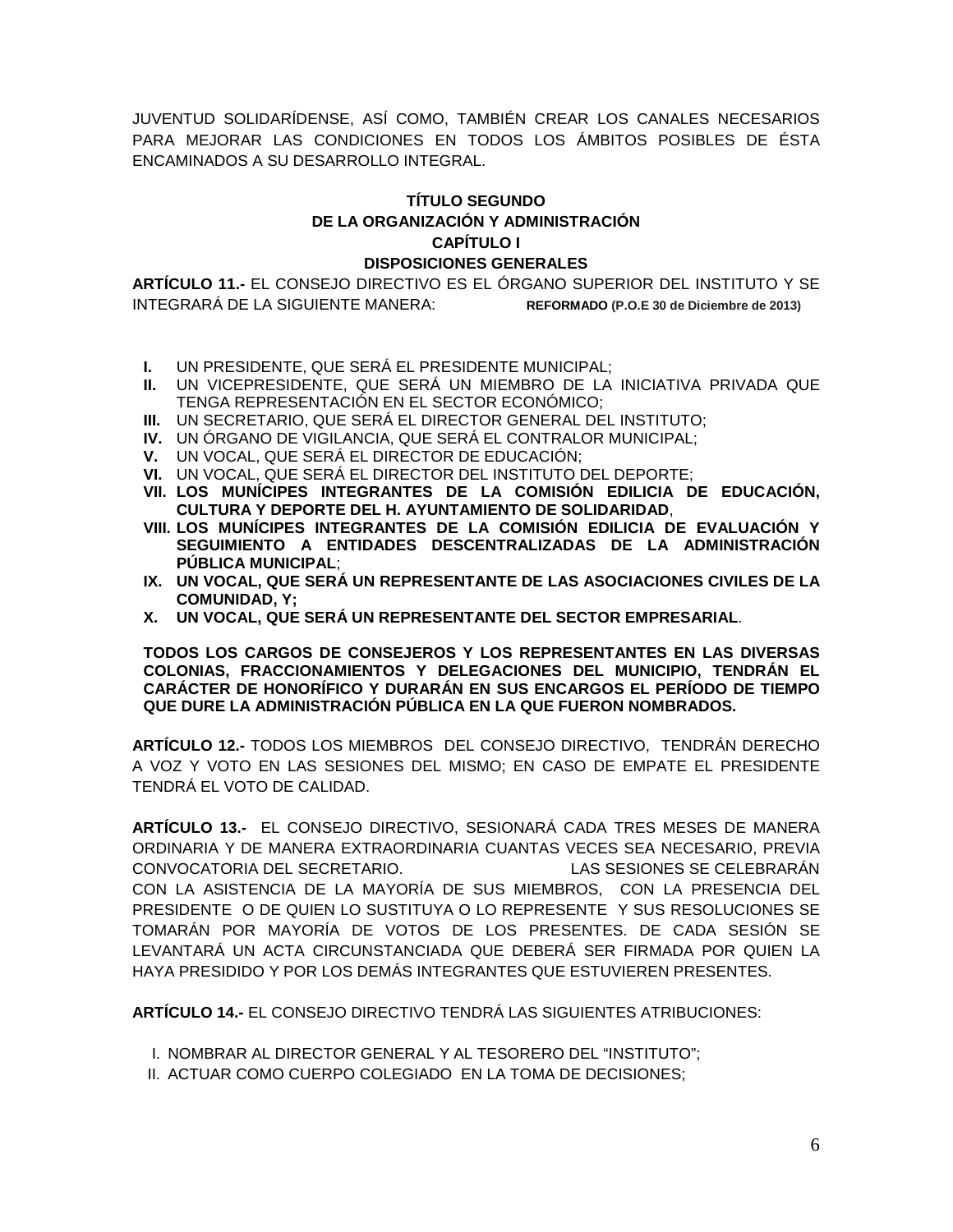- III. DICTAR LOS LINEAMIENTOS GENERALES PARA EL FUNCIONAMIENTO DE "EL INSTITUTO", CUYAS ATRIBUCIONES SE SEÑALAN EN EL PRESENTE REGLAMENTO;
- IV. DEFINIR Y AUTORIZAR LOS PROGRAMAS Y ACCIONES PRIORITARIAS EN BENEFICIO DE LA JUVENTUD EN SUS DIFERENTES ÁMBITOS Y CATEGORÍAS;
- V. APROBAR LA CELEBRACIÓN DE CONVENIOS CON ORGANIZACIONES, FUNDACIONES, INSTITUCIONES, ASOCIACIONES CIVILES, SEAN NACIONALES E INTERNACIONALES A FAVOR DE MEJORAR LA CALIDAD DE LA PRESTACIÓN DE LOS SERVICIOS A LA JUVENTUD, EN LAS DISTINTAS RAMAS Y CATEGORÍAS DEL ÁMBITO CULTURAL DEPORTIVO SOCIAL, DE SALUD Y OTROS SEMEJANTES;
- VI. APROBAR EL PRESUPUESTO DE EGRESOS E INFORMES DE ACTIVIDADES DEL "EL INSTITUTO";
- VII. VIGILAR, SUPERVISAR Y, EN SU CASO, APROBAR LOS ESTADOS FINANCIEROS DEL "EL INSTITUTO"; ASÍ COMO LAS OPERACIONES QUE LLEVE A CABO EN CUMPLIMIENTO DE SUS OBJETIVOS Y FINES;
- VIII. ELABORAR, APROBAR Y GESTIONAR LA APROBACIÓN ANTE EL H. AYUNTAMIENTO, EL REGLAMENTO INTERIOR DEL INSTITUTO Y DEMÁS NORMATIVIDAD QUE FUESE NECESARIA, PARA EL DEBIDO CUMPLIMIENTO DE SUS OBJETIVOS Y FINES, Y;
- IX. LAS DEMÁS QUE DE MANERA EXPRESA LE CONFIERAN EL PRESENTE ACUERDO Y EL REGLAMENTO INTERIOR QUE A EFECTO SE EXPIDA;

**ARTÍCULO 15.-** LAS RELACIONES DE TRABAJO ENTRE EL CONSEJO Y LOS TRABAJADORES QUE ÉSTE CONTRATE, SE REGIRÁ POR LO DISPUESTO EN LA LEY DE LOS TRABAJADORES AL SERVICIO DE LOS PODERES LEGISLATIVO, EJECUTIVO Y JUDICIAL, DE LOS MUNICIPIOS Y ORGANISMOS DESCENTRALIZADOS DEL ESTADO DE QUINTANA ROO.

SERÁN TRABAJADORES DE CONFIANZA, EL DIRECTOR GENERAL, LOS COORDINADORES O ADMINISTRADORES Y AQUELLOS OTROS CARGOS QUE CON TAL CARÁCTER DETERMINE LA LEY DE LA MATERIA.

#### **CAPITULO II DE LA DIRECCIÓN GENERAL**

**ARTÍCULO 16.-** EL DIRECTOR GENERAL DEL INSTITUTO ES NOMBRADO Y REMOVIDO LIBREMENTE POR EL CONSEJO DIRECTIVO DE "EL INSTITUTO", A PROPUESTA DEL PRESIDENTE. EL CARGO DE DIRECTOR GENERAL SERÁ DE DOS AÑOS, Y PODRÁ SER RATIFICADO PARA EL SIGUIENTE PERIODO.

**ARTÍCULO 17.-** PARA SER DIRECTOR GENERAL DEL INSTITUTO SE REQUIERE:

- I. SER MEXICANO EN PLENO EJERCICIO DE SUS DERECHOS CIVILES Y POLÍTICOS;
- II. SER MAYOR DE 20 AÑOS EL DÍA DE LA DESIGNACIÓN;
- III. CONTAR CON LOS CONOCIMIENTOS Y EXPERIENCIA EN PROGRAMAS Y POLÍTICAS DE LA JUVENTUD, Y;
- **IV.** GOZAR DE BUENA REPUTACIÓN Y NO HABER SIDO CONDENADO POR DELITO INTENCIONAL.

**ARTÍCULO 18.-** EL DIRECTOR GENERAL DEL INSTITUTO, TENDRÁ LAS SIGUIENTES ATRIBUCIONES: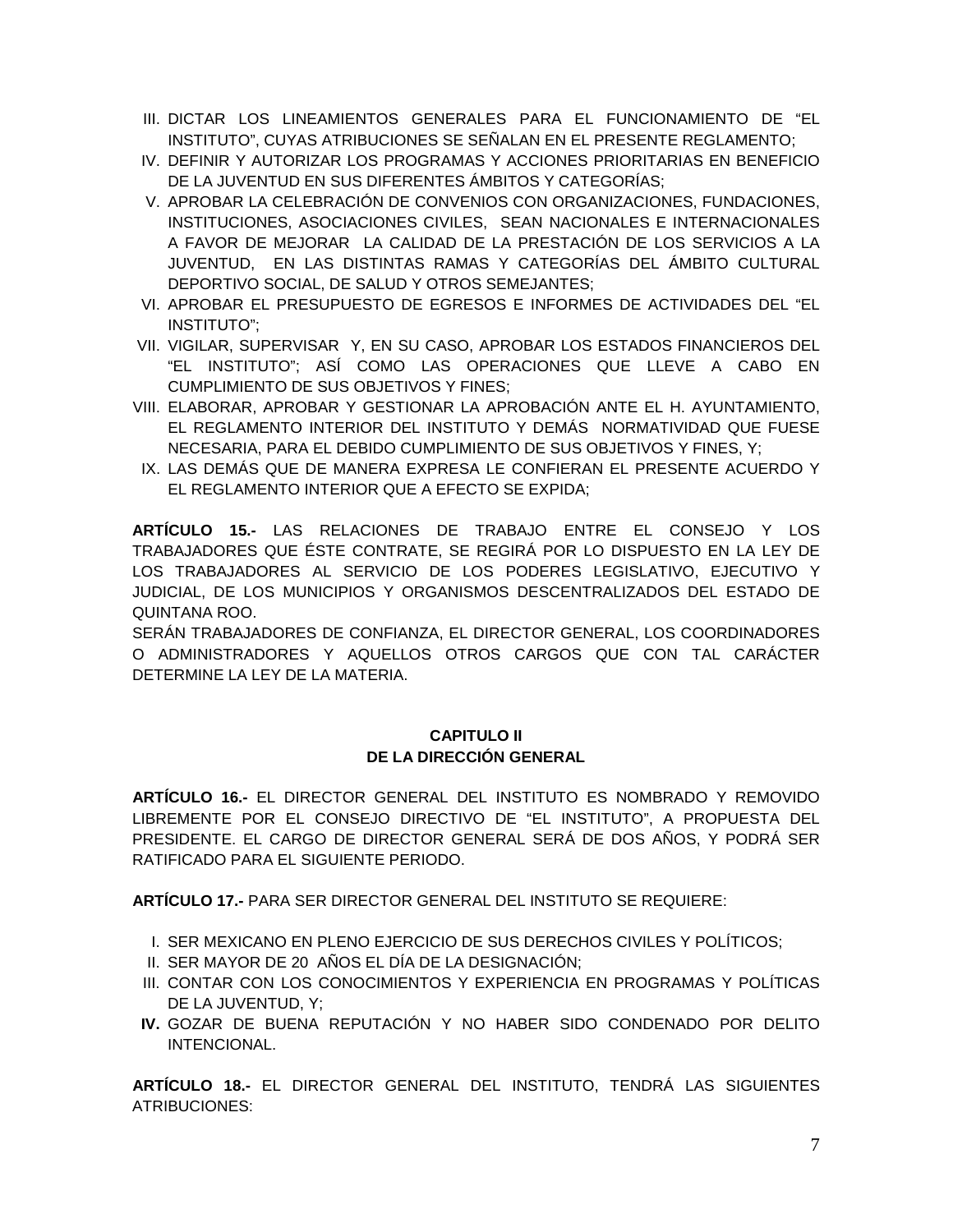- I. REPRESENTAR LEGALMENTE A "EL INSTITUTO", CON LAS FACULTADES PREVISTA EN EL ARTÍCULO 2810 DEL CÓDIGO CIVIL DEL ESTADO DE QUINTANA ROO EN VIGOR Y CON LAS FACULTADES PREVISTAS EN EL ARTÍCULO 9 DE LA LEY DE TÍTULOS Y OPERACIONES DE CRÉDITO, EN MATERIA DE ACTOS DE DOMINIO REQUERIRÁ ACUERDO PREVIO DEL CONSEJO DIRECTIVO;
- II. ASISTIR CON CARÁCTER DE SECRETARIO A LAS SESIONES QUE CELEBRE EL CONSEJO CON VOZ Y VOTO, ASÍ COMO TAMBIÉN EJECUTAR LOS ACUERDOS Y DISPOSICIONES DEL CONSEJO;
- III. ELABORAR EL PLAN ESTRATÉGICO PARA EL DESARROLLO INTEGRAL DE LA JUVENTUD SOLIDARÍCENSE Y SUS PROGRAMAS OPERATIVOS ANUALES EN COORDINACIÓN CON LOS CONSEJOS, AGRUPACIONES, ASOCIACIONES DE JÓVENES;
- IV. ELABORAR Y SOMETER A LA CONSIDERACIÓN DEL CONSEJO LOS ANTEPROYECTOS INSTITUCIONALES, DE PRESUPUESTO Y OPERATIVO ANUAL DEL INSTITUTO;
- V. PRESENTAR ANTE EL CONSEJO, LOS MANUALES DE ORGANIZACIÓN Y DE PROCEDIMIENTOS DEL INSTITUTO PARA SU APROBACIÓN Y DIFUSIÓN;
- VI. PRESENTAR AL CONSEJO, UN INFORME ANUAL DE LAS ACTIVIDADES, AVANCE DE PROGRAMAS Y ESTADOS FINANCIEROS CON LAS OBSERVACIONES QUE ESTIME PERTINENTES Y QUE PERMITAN CONOCER EL ESTADO ADMINISTRATIVO Y OPERATIVO DEL INSTITUTO. ASÍ MISMO, PRESENTARÁ LOS INFORMES QUE LE SOLICITE EL CONSEJO;
- VII. ESTABLECER CANALES DE INFORMACIÓN ADECUADOS A FIN DE QUE SEAN DIFUNDIDOS OPORTUNAMENTE LOS PROGRAMAS Y ACTIVIDADES EN LAS DIRECCIONES MUNICIPALES Y COMITÉS MUNICIPALES, EN SU CASO;
- VIII. PROMOVER EL MEJORAMIENTO TÉCNICO, ADMINISTRATIVO Y PATRIMONIAL DEL INSTITUTO;
- IX. CREAR EL FONDO DE APOYO A PROYECTOS JUVENILES DEL MUNICIPIO DE SOLIDARIDAD, CON LA PARTICIPACIÓN DE LOS SECTORES PÚBLICOS, SOCIAL Y PRIVADO. DICHO FONDO TENDRÁ EL OBJETIVO DE APOYAR INICIATIVAS JUVENILES AUTÓNOMAS;
- X. RENDIR INFORMES ANTE EL CONSEJO DEL MANEJO DEL FONDO;
- XI. CREAR Y PRESIDIR EL CONSEJO DE JÓVENES CON LA FINALIDAD DE QUE LAS ACCIONES, PROGRAMAS Y DEMÁS ACTIVIDADES DEL INSTITUTO SEAN UN REFLEJO DE LA REALIDAD DE LA JUVENTUD SOLIDARÍCENSE;
- XII. OTORGAR FACULTADES PARA EL DESEMPEÑO DE COMISIONES ESPECIALES A LOS FUNCIONARIOS DEL INSTITUTO, CUANDO ASÍ LO CONSIDERE CONVENIENTE;
- XIII. CREAR LA RED JUVENIL MEDIANTE EL PADRÓN DE ORGANIZACIONES, ASOCIACIONES O GRUPOS AFINES, QUE TENGAN COMO TEMÁTICA LA JUVENTUD, AUXILIÁNDOSE DE LAS DIRECCIONES MUNICIPALES Y DEMÁS UNIDADES ADMINISTRATIVAS A SU CARGO;
- XIV. PROPONER Y EJECUTAR LAS MEDIDAS GENERALES SOBRE EL RÉGIMEN INTERIOR, EL CUMPLIMIENTO DE LAS POLÍTICAS Y PROGRAMAS PARA EL DESARROLLO DE LA JUVENTUD;
- XV. ELABORAR MANUALES DE ORGANIZACIÓN, DE PROCEDIMIENTOS Y SERVICIO AL PÚBLICO;
- XVI. PROPONER AL CONSEJO, EL NOMBRAMIENTO O REMOCIÓN DEL PERSONAL DE CONFIANZA DEL INSTITUTO;
- XVII. NOMBRAR Y REMOVER, EN SU CASO, A LOS TRABAJADORES QUE PRESTEN SUS SERVICIOS EN EL INSTITUTO CUYA DESIGNACIÓN NO ESTÉ A CARGO DEL CONSEJO;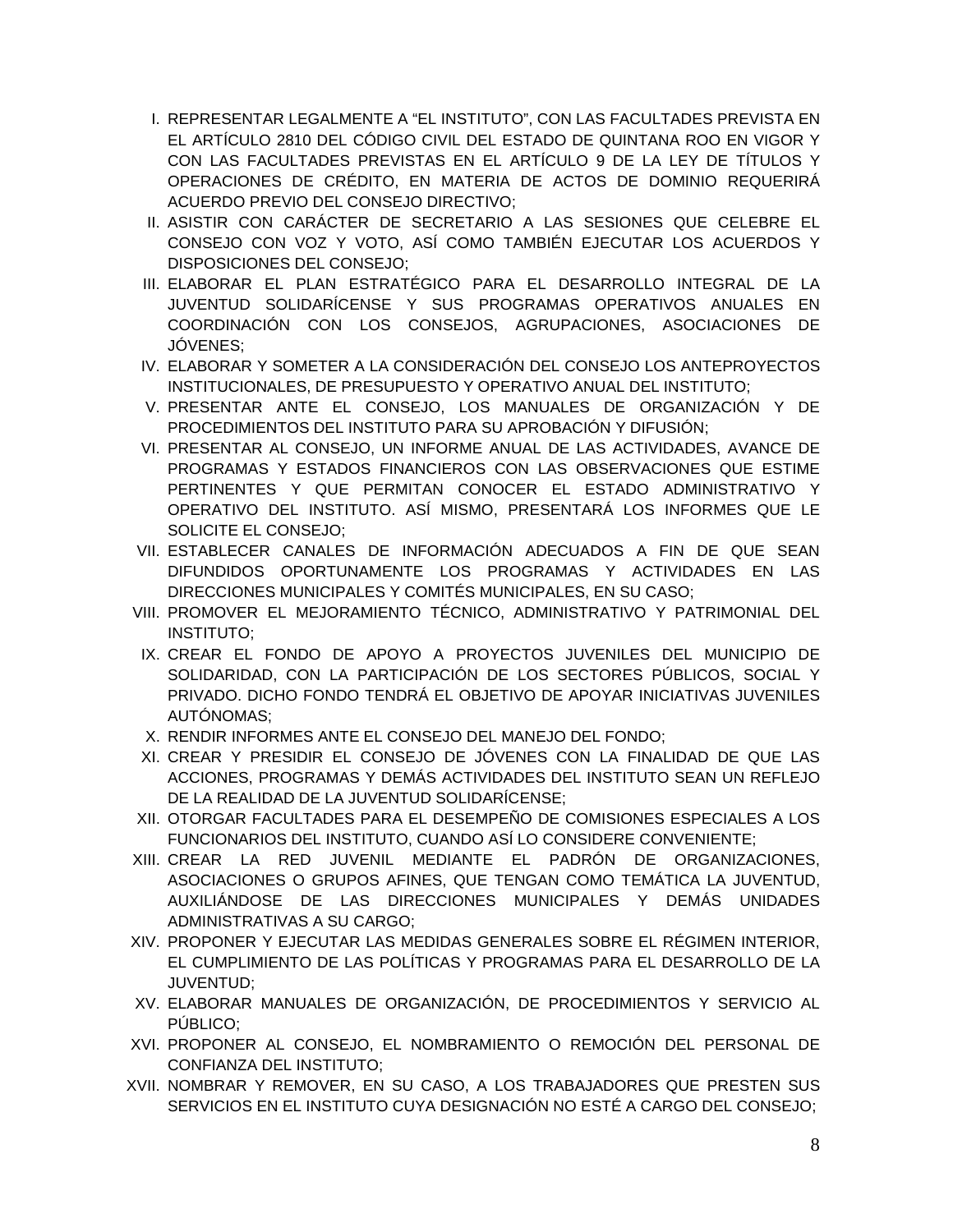- XVIII. RECABAR INFORMACIÓN Y ELEMENTOS ESTADÍSTICOS SOBRE LAS FUNCIONES DEL INSTITUTO PARA MEJORAR SU DESEMPEÑO;
- XIX. LAS DEMÁS QUE ESTABLEZCA LA PRESENTE LEY, Y LA NORMATIVIDAD APLICABLE. -

**ARTÍCULO 19.-** EL DIRECTOR GENERAL PARA EL DESPACHO DE LOS ASUNTOS QUE LE COMPETEN, PODRÁ AUXILIARSE DE LAS DEPENDENCIAS QUE CONSIDERE NECESARIO Y QUE DEBERÁN ENCONTRARSE ESTABLECIDAS EN EL REGLAMENTO INTERIOR DE LA DIRECCIÓN GENERAL QUE AL EFECTO SE EXPIDA.

### **CAPÍTULO III DE LA TESORERÍA**

**ARTÍCULO 20.-** PARA EL MANEJO DE LOS RECURSOS DE "EL INSTITUTO", LA DIRECCIÓN GENERAL CONTARÁ CON UN TESORERO, QUIEN TENDRÁ LAS SIGUIENTES FACULTADES:-

- I. LLEVAR LA CONTABILIDAD DEL ORGANISMO E INFORMAR TRIMESTRALMENTE AL CONSEJO SOBRE EL ESTADO FINANCIERO QUE GUARDE ÉSTE;
- II. REVISAR EL INVENTARIO DE BIENES PROPIEDAD DEL ORGANISMO, DEBIENDO DAR CUENTA AL CONSEJO DE LAS MODIFICACIONES QUE SUFRA;
- III. VIGILAR LA RECAUDACIÓN DE LOS FONDOS DEL ORGANISMO Y SU CORRECTA APLICACIÓN;
- IV. CONSERVAR LA DOCUMENTACIÓN QUE SE ENCUENTRE EN SUS ARCHIVOS;
- V. VIGILAR EL CUMPLIMIENTO DE LAS LEYES, REGLAMENTOS Y DEMÁS DISPOSICIONES EN MATERIA FISCAL APLICABLES;
- VI. PROPORCIONAR AL ÓRGANO DE VIGILANCIA LA DOCUMENTACIÓN QUE LE SOLICITE AL PRACTICAR VISITAS;
- VII. INFORMAR, OPORTUNAMENTE, AL CONSEJO Y AL ÓRGANO DE VIGILANCIA SOBRE LAS IRREGULARIDADES DETECTADAS;
- VIII. CONTROLAR Y SUSCRIBIR, CONJUNTAMENTE CON EL DIRECTOR GENERAL, LOS TÍTULOS DE CRÉDITO, CONTRATOS Y CONVENIOS QUE OBLIGUEN ECONÓMICAMENTE A "EL INSTITUTO", Y;
- **IX.** REVISAR LOS LIBROS DESTINADOS A LLEVAR LA CONTABILIDAD DEL ORGANISMO.

#### **TÍTULO TERCERO VIGILANCIA DEL CONSEJO**

**ARTÍCULO 21.-** CORRESPONDERÁ AL ÓRGANO DE VIGILANCIA, VIGILAR EL CUMPLIMIENTO DE LOS OBJETIVOS DE "EL INSTITUTO", QUIEN, PARA ELLO, TENDRÁ LAS SIGUIENTES ATRIBUCIONES:

- I. VIGILAR QUE LA ADMINISTRACIÓN DE LOS RECURSOS QUE INTEGRAN EL PATRIMONIO DEL INSTITUTO, SE REALICE DE ACUERDO CON LAS DISPOSICIONES DE LEY Y LOS PROGRAMAS Y DIRECTRICES APROBADOS;
- II. PRACTICAR AUDITORIAS A LOS ESTADOS FINANCIEROS Y DE CARÁCTER ADMINISTRATIVO AL TÉRMINO DEL EJERCICIO, O ANTES SI EL CONSEJO LO CONSIDERA CONVENIENTE PARA ELABORAR LA CUENTA PÚBLICA QUE SE PRESENTARÁ EN TÉRMINOS DE LEY AL ÓRGANO DE FISCALIZACIÓN SUPERIOR;
- III. SUPERVISAR LAS OPERACIONES DEL INSTITUTO;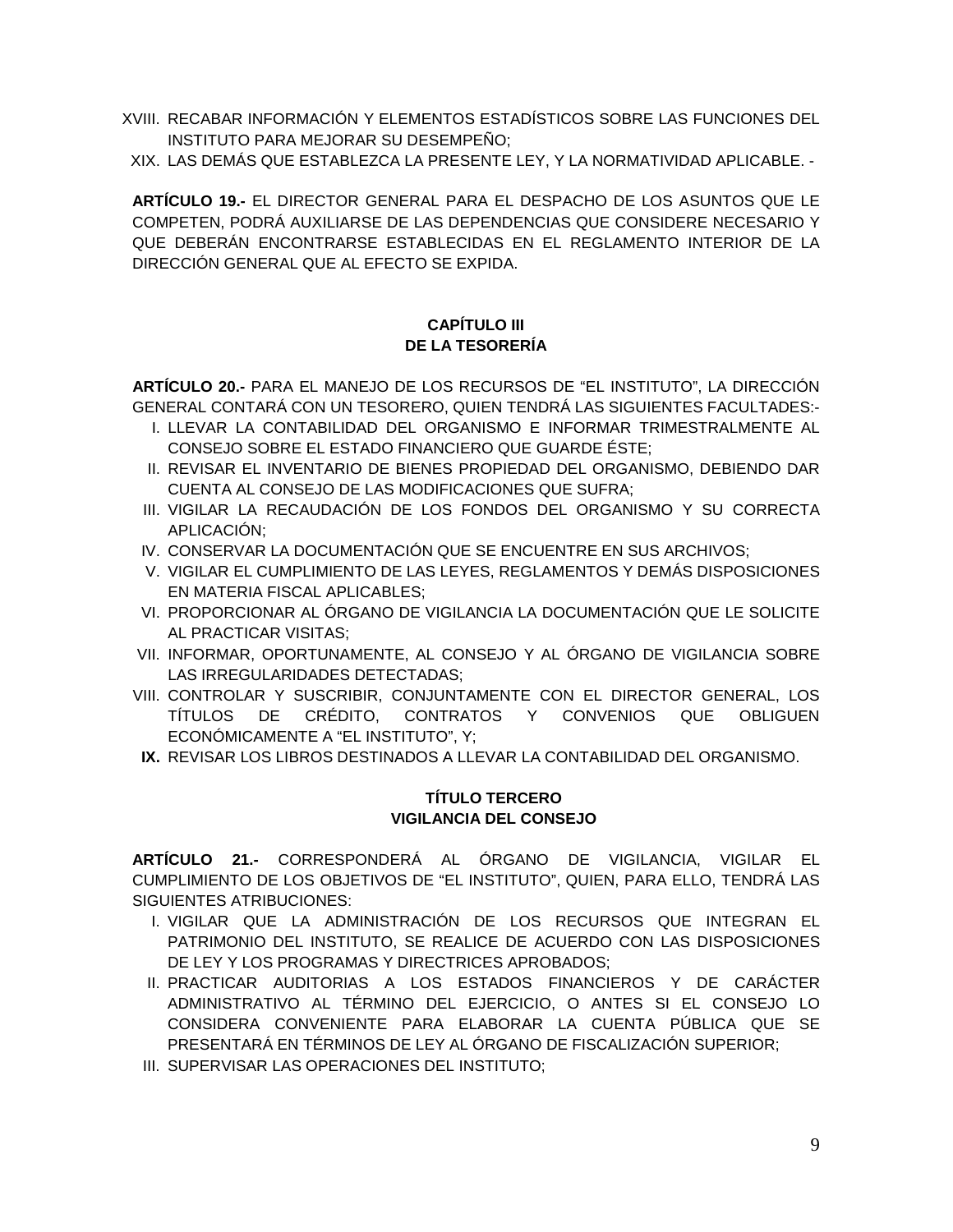- IV. INFORMAR AL H. AYUNTAMIENTO Y AL PRESIDENTE MUNICIPAL DE CUALQUIER IRREGULARIDAD DE QUE TENGA CONOCIMIENTO, O CUANDO ESTOS SE LO REQUIERAN, Y;
- V. LAS DEMÁS QUE LE CONFIERAN ESTA LEY U OTRAS DISPOSICIONES APLICABLES.

### **TÍTULO CUARTO**

#### **DEL CONSEJO DE JÓVENES**

**ARTÍCULO 22.-** EL INSTITUTO CONTARÁ CON UN CONSEJO DE JÓVENES. TODOS LOS CARGOS DE ÉSTE, SERÁN DE CARÁCTER HONORÍFICO, POR LO QUE NO TENDRÁN RETRIBUCIÓN ECONÓMICA ALGUNA.

ESTE ÓRGANO DE CONSULTA TIENE COMO FIN ASESORAR, PROPONER, OPINAR Y APOYAR LOS PLANES, PROGRAMAS Y PROYECTOS QUE SE IMPULSEN PARA EL LOGRO DEL INSTITUTO, ASÍ COMO TAMBIÉN, COLABORAR EN LA ELABORACIÓN DEL PLAN ESTRATÉGICO PARA EL DESARROLLO INTEGRAL DE LA JUVENTUD SOLIDARÍCENSE.

**ARTÍCULO 23.** EL CONSEJO DE JÓVENES ESTARÁ INTEGRADO DE LA SIGUIENTE FORMA: - I. POR EL DIRECTOR GENERAL DEL INSTITUTO, QUIEN LO PRESIDIRÁ;

- II. POR UN SECRETARIO QUE SERÁ ELECTO POR LOS MIEMBROS DEL CONSEJO CON DURACIÓN EN SU CARGO DE UN AÑO, Y;
- III. POR CINCO REPRESENTANTES DE ORGANIZACIONES JUVENILES DEL MUNICIPIO, Y DE LOS SECTORES SOCIAL Y PRIVADO;

**ARTÍCULO 24.-** PARA LA ELECCIÓN DE LOS INTEGRANTES QUE HACE REFERENCIA LA FRACCIÓN III DEL ARTÍCULO 31, SERÁ NECESARIO EMITIR UNA CONVOCATORIA MUNICIPAL DONDE SE ESTABLEZCAN LAS BASES Y LINEAMIENTOS QUE REGIRÁN DICHA ELECCIÓN.

**ARTÍCULO 25.-** EL CONSEJO JUVENIL TENDRÁ LAS SIGUIENTES ATRIBUCIONES:

- I. ELABORAR PROYECTOS, INVESTIGACIONES Y ESTUDIOS EN LA MATERIA;
- II. SUGERIR MEDIDAS Y ACCIONES PARA AFIANZAR EL CUMPLIMIENTO DE LOS COMPROMISOS MUNICIPALES CONCERNIENTES A LA ATENCIÓN DE JÓVENES;
- III. EMITIR OPINIONES RESPECTO DE LOS MECANISMOS UTILIZADOS PARA LA ELABORACIÓN Y EL CONTENIDO DEL PLAN;
- IV. ANALIZAR LOS OBJETIVOS DEL PLAN Y LAS METAS ALCANZADAS PARA FORTALECER LOS PROYECTOS Y ACCIONES DERIVADAS DE ÉL;
- V. MANTENER RELACIONES DE COLABORACIÓN Y COORDINACIÓN CON EL CONSEJO Y LA DIRECCIÓN, Y;
- VI. LAS DEMÁS QUE LE OTORGUEN OTRAS DISPOSICIONES LEGALES.

## **TÍTULO QUINTO REDES JUVENILES MUNICIPALES**

**ARTÍCULO 26.-** LAS REDES JUVENILES MUNICIPALES SON LOS CONJUNTOS SISTEMÁTICOS DE LÍNEAS DE ENLACE QUE SE CREAN PARA DETERMINADOS FINES, COMO LO SON LA PREVENCIÓN A LAS ADICCIONES, LA OBTENCIÓN DE BECAS, LA PREVENCIÓN DE ASOCIACIÓN A GRUPOS PANDILLEROS, PARA FOMENTAR, EN CONJUNTO CON EL INSTITUTO DEL DEPORTE, LAS ACTIVIDADES DEPORTIVAS, ENTRE OTROS; SE INTEGRARÁN POR JÓVENES, ORGANIZACIONES JUVENILES Y CUALQUIER ORGANIZACIÓN O ASOCIACIÓN CUYA TEMÁTICA ESTÉ VINCULADA CON LA JUVENTUD. ESTOS GRUPOS DEBERÁN REGISTRARSE ANTE LA DIRECCIÓN GENERAL DEL INSTITUTO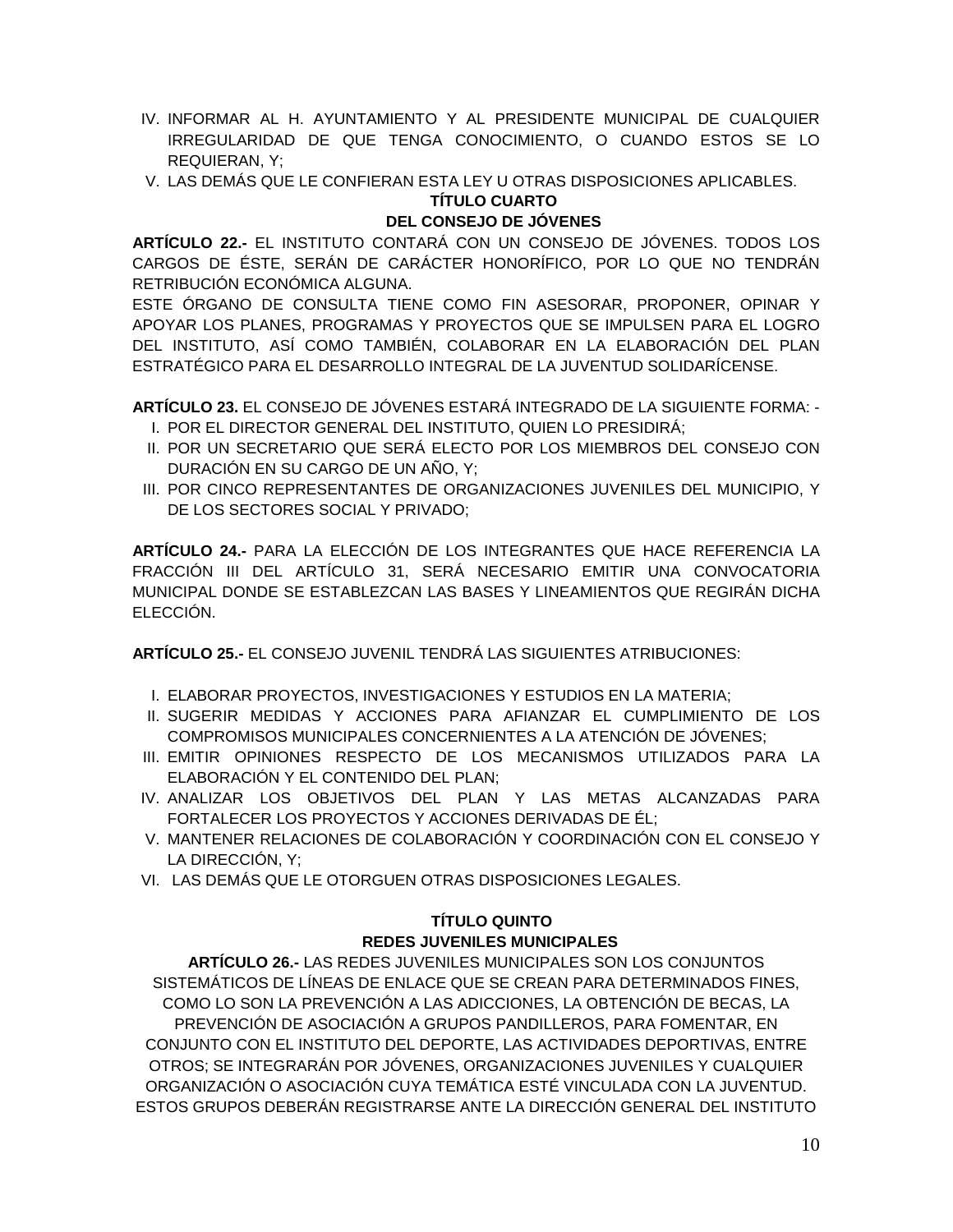#### A FIN DE ELABORAR UN PADRÓN QUE PERMITA CREAR LA RED JUVENIL. **TÍTULO SEXTO**

### **DE SU PATRONATO Y ÓRGANOS DE ASESORÍA**

**ARTÍCULO 27.-** "EL INSTITUTO" CONTARÁ CON UN PATRONATO QUE SERÁ EL ÓRGANO RECAUDADOR DE RECURSOS Y AUXILIAR PARA LA PRESERVACIÓN, CONSERVACIÓN Y FOMENTO DE SU PATRIMONIO.

**ARTÍCULO 28.-** EL PATRONATO SE INTEGRARÁ DE LA SIGUIENTE FORMA:

- I. UN PRESIDENTE, QUE SERÁ NOMBRADO Y REMOVIDO LIBREMENTE POR EL PRESIDENTE DEL CONSEJO;
- II. UN SECRETARIO, QUE SERÁ EL DIRECTOR GENERAL DE "EL INSTITUTO";
- III. UN TESORERO QUE SERÁ NOMBRADO POR EL PRESIDENTE DEL CONSEJO, Y;
- IV. VOCALES QUE NO EXCEDA DE ONCE, ENTRE LOS QUE DEBERÁ TOMARSE EN CUENTA A LOS SIGUIENTES:
	- a. VOCALES REPRESENTANTES DE LAS INSTITUCIONES, ASOCIACIONES O AGRUPACIONES, TANTO DE LOS SECTORES PÚBLICO Y PRIVADO COMO DEL SOCIAL Y PROFESIONAL DEL MUNICIPIO;
	- b. UN VOCAL QUE REPRESENTE A LA TESORERÍA MUNICIPAL, Y;
	- c. SE PODRÁN NOMBRAR OTROS VOCALES SELECCIONADOS ENTRE PERSONAS, QUE HAYAN DEMOSTRADO SU INTERÉS EN PARTICIPAR EN LA PRESERVACIÓN DEL PATRIMONIO DEL INSTITUTO.

**ARTÍCULO 29.-** LOS DIRECTIVOS DEL PATRONATO DURARÁN EN SU CARGO TRES AÑOS, QUIENES PODRÁN SER REELECTOS UN SIGUIENTE PERÍODO INMEDIATO.

**ARTÍCULO 30.-** EL PATRONATO, ENTRE OTRAS, TENDRÁ LAS SIGUIENTES OBLIGACIONES Y FUNCIONES.

- I. RECAUDAR FONDOS MEDIANTE CAMPAÑAS DE CAPITAL Y REALIZACIÓN DE EVENTOS QUE GENEREN RECURSOS PARA EL CUMPLIMIENTO DE LOS FINES DE "EL INSTITUTO";
- II. VIGILAR LA CONSERVACIÓN Y LA PRESERVACIÓN DEL PATRIMONIO DEL INSTITUTO;-
- III. VIGILAR EL MANTENIMIENTO DE LOS BIENES MUEBLES E INMUEBLES DEL PATRIMONIO DE "EL INSTITUTO";
- IV. APOYAR A LA DIRECCIÓN GENERAL EN LA ELABORACIÓN DE PROYECTOS Y PROGRAMAS, QUE PERMITAN INCREMENTAR EL PATRIMONIO ECONÓMICO, TÉCNICO Y MATERIAL DEL INSTITUTO;
- V. DEFINIR LOS CARGOS QUE POR SUS CARACTERÍSTICAS REQUIERAN FIANZA Y EL MONTO DE ELLA;
- VI. EL PATRONATO PODRÁ MANEJAR FONDOS ESPECIALES, OPERAR RECURSOS FINANCIEROS EN LAS SOCIEDADES DE CRÉDITO, CON EL OBJETO DE LLEVAR A CABO INVERSIONES, QUE PERMITAN INCREMENTAR EL PATRIMONIO DEL INSTITUTO;
- VII. EL PRESIDENTE Y EL TESORERO DEL PATRONATO, DEBERÁN RENDIR INFORMES Y ESTADOS FINANCIEROS, CADA DOS MESES A LA DIRECCIÓN GENERAL Y ANUALMENTE AL CONSEJO DIRECTIVO;
- VIII. EL PATRONATO DEBERÁ APOYAR AL CONSEJO DIRECTIVO EN TODAS AQUELLAS INICIATIVAS QUE SE RELACIONEN CON LA CONSERVACIÓN Y PRESERVACIÓN DEL PATRIMONIO DE "EL INSTITUTO";
- IX. EL PATRONATO PODRÁ GESTIONAR Y PROMOVER EL INCREMENTO DE LOS FONDOS DEL INSTITUTO ORGANIZANDO PARA ELLO SUBASTAS, RIFAS, EMISIÓN DE BONOS, EVENTOS JUVENILES DE RECUPERACIÓN ECONÓMICA Y TODA CLASE DE GESTIONES E INICIATIVAS ANTE DEPENDENCIAS Y ORGANISMOS PÚBLICOS Y PRIVADOS PARA EL CUMPLIMIENTO DE SUS FUNCIONES, Y;